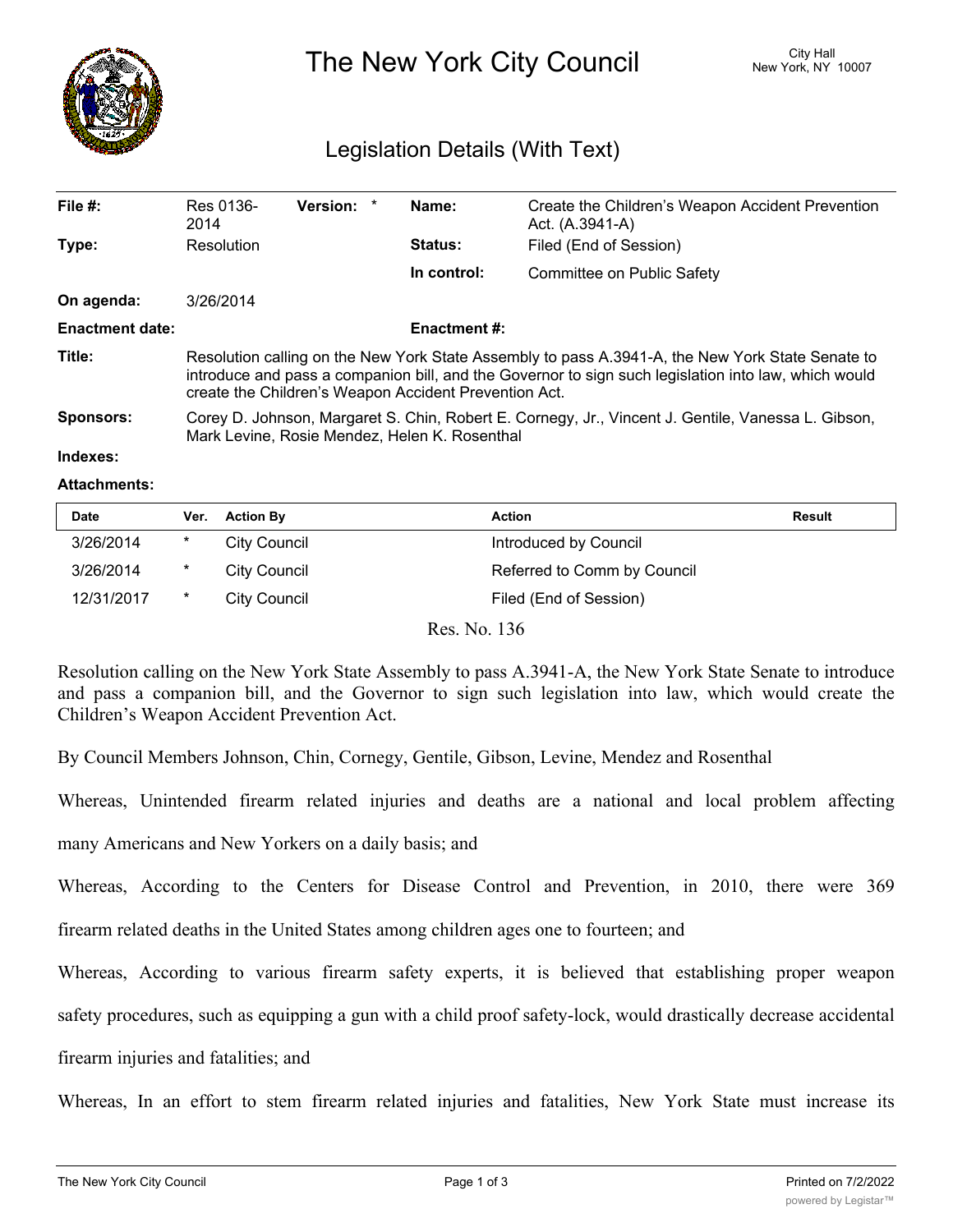#### **File #:** Res 0136-2014, **Version:** \*

firearm safeguards to better protect our children and their families; and

Whereas, A.3941-A, introduced by Assemblyman Harvey Weisenberg and currently pending in the New York State Assembly, would amend New York State's Penal, General Business and Education Laws in an effort to enhance protection from firearms; and

Whereas, A.3941-A is also known as the Children's Weapon Accident Prevention Act ("The Act"); and

Whereas, The Act would amend the New York State Penal Law by creating new crimes: including, (i) failure to store a weapon safely in the second and first degree; (ii) aggravated failure to store a weapon safely resulting in the removal or discharge of the weapon by a child; and (iii) criminally negligent storage of a weapon in the second degree resulting in a child causing serious physical injury to themselves or any other individual, which would be a Class E Felony; and (iv) criminally negligent storage of a weapon in the first degree resulting in a child causing their own death or the death of any other individual, which would be a Class D Felony; and

Whereas, The Act would amend the New York State Education Law by requiring the commissioner of the State's Department of Education to develop a weapon safety program designed to teach children how to prevent gun-related injuries; and

Whereas, The Act would amend the New York State General Business Law by requiring gun dealers to post a conspicuous notice that it is a crime in New York to leave guns accessible to children; and

Whereas, The Act would help prevent New York's children from possessing loaded firearms and help save lives of innocent youth; now, therefore, be it

Resolved, That the Council of the City of New York calls on the New York State Assembly to pass A.3941-A, the New York State Senate to introduce and pass a companion bill, and the Governor to sign such legislation into law, which would create the Children's Weapon Accident Prevention Act.